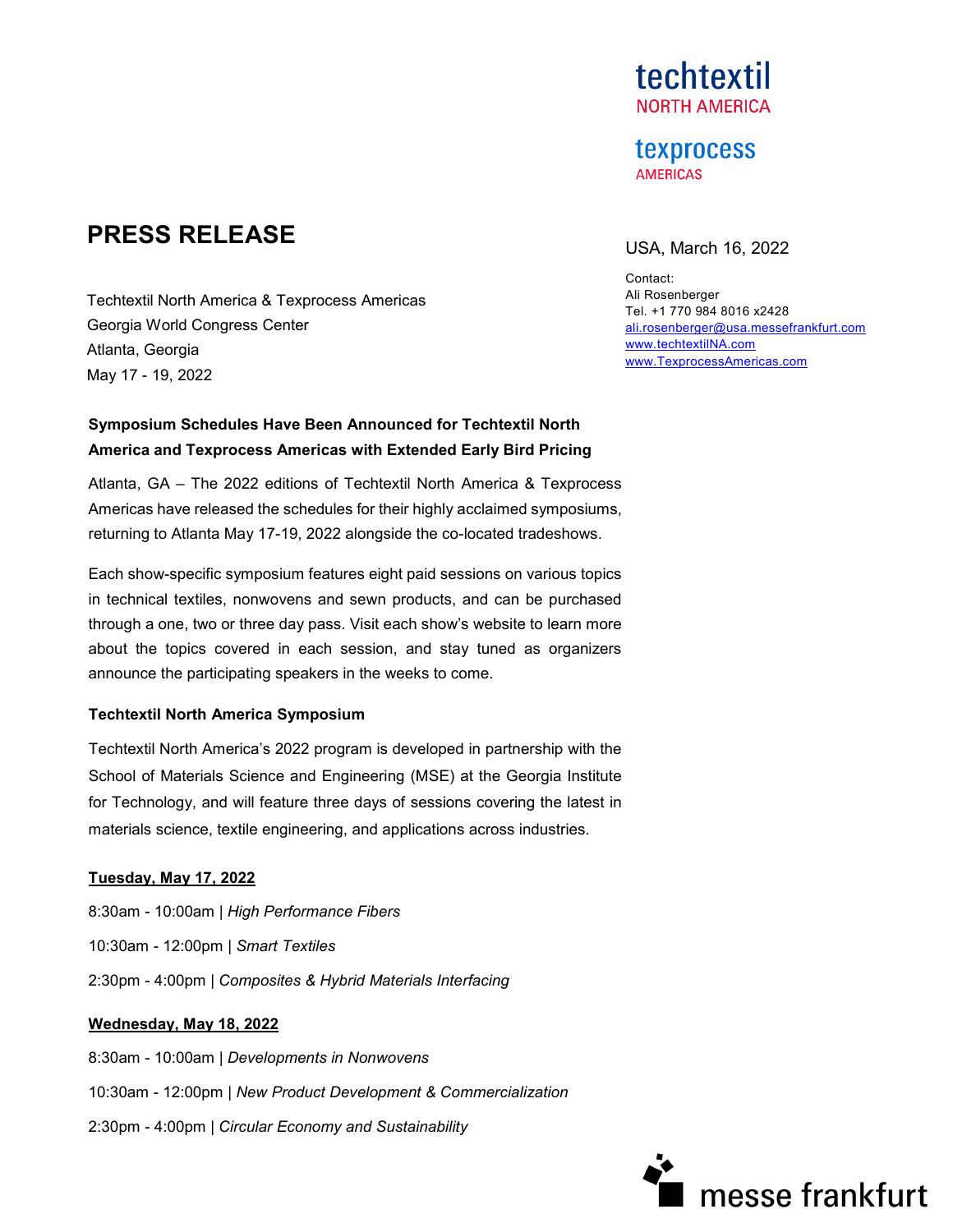Page 2 Techtextil North America Texprocess Americas USA, March 16, 2022

#### **Thursday, May 19, 2022**

8:30am - 10:00am | *Military and Protective Textiles* 10:30am - 12:00pm | *Trade, Tariffs and the Textile Industry*

#### **Texprocess Americas Symposium**

The Texprocess Americas Symposium program, designed in collaboration with The University of Georgia and various thought leaders from the sewn products industry, will include sessions highlighting exciting innovations in manufacturing technology, the latest trends affecting the sewn products and apparel supply chain, and insights into the future of manufacturing.

#### **Tuesday, May 17, 2022**

8:30am - 10:00am | *Apparel Industry Cage Match! The Conventional Wisdom vs. Digitalization*

10:30am - 12:00pm | *The Fabric Digital Twin*

2:30pm - 4:00pm | *Robotics & Automation in Sewing*

#### **Wednesday, May 18, 2022**

8:30am - 10:00am | *The Circular Economy… Is Sustainability Real?* 10:30am - 12:00pm | *Examining Global Trade in the Apparel Supply Chain* 2:30pm - 4:00pm | *Supply Chain, Anxiety, & Workforce Development… Sound Familiar?*

#### **Thursday, May 19, 2022**

8:30am - 10:00am | *Spreading and Tabling Concepts for the Modern Cutting Room*

10:30am - 12:00pm | *Customers are Demanding More Innovation, and Now.*

Registration for either show can be completed [here.](https://xpressreg.net/register/ttna0522/nav.asp?sc=PR3) For a limited time, symposium registrants can take advantage of extended early bird prices using promo code **EARLYBIRD22**, valid through Friday, March 25, 2022**.** 

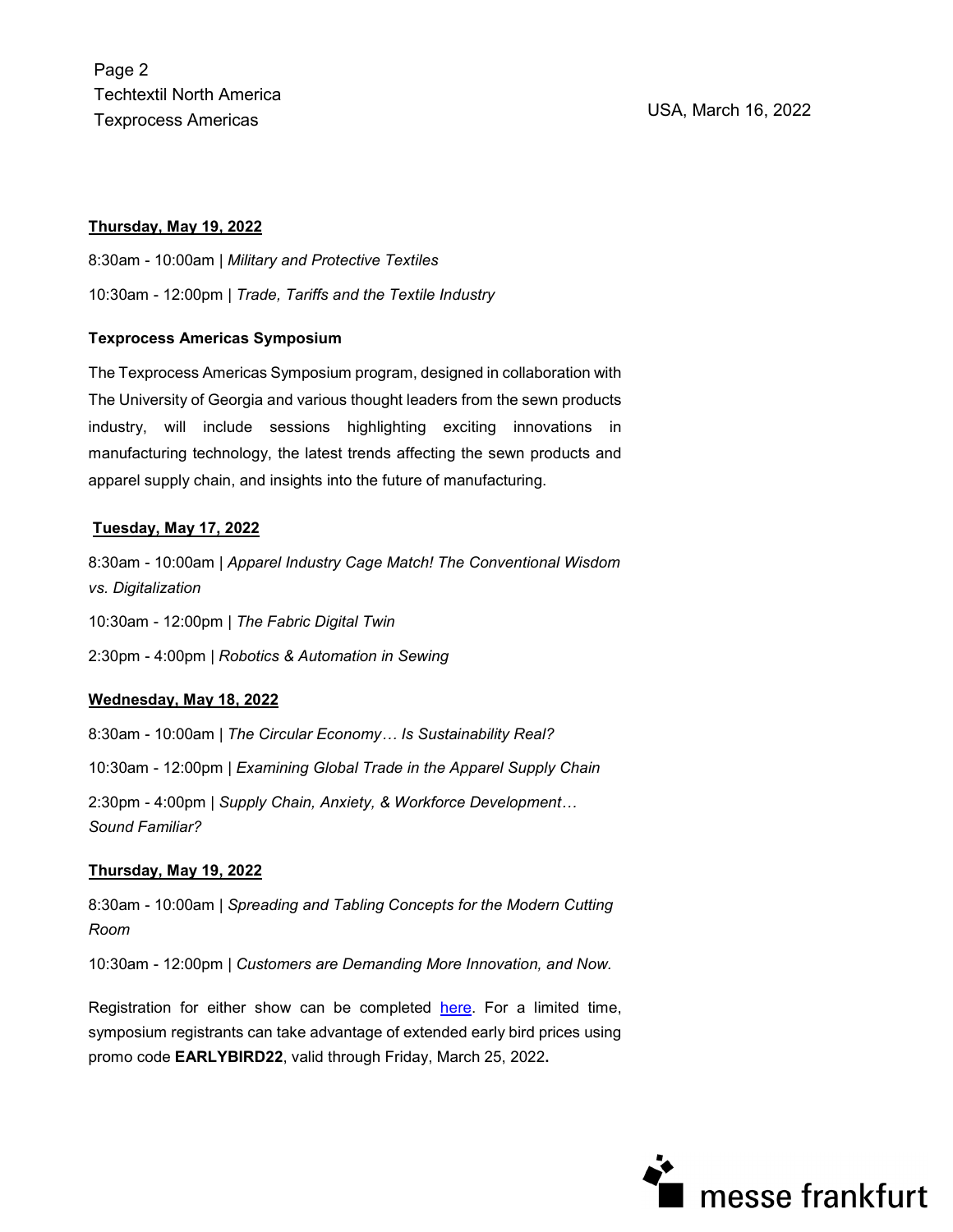Page 3 Techtextil North America Texprocess Americas USA, March 16, 2022

Thank you for your coverage and support of the 2022 editions of Techtextil North America, incorporated with ATME-I and Texprocess Americas, coproduced by [SPESA.](http://www.spesa.org/)

For further information, images or interview inquiries, please contact Ali Rosenberger: [ali.rosenberger@usa.messefrankfurt.com.](mailto:ali.rosenberger@usa.messefrankfurt.com)

Stay connected:

#### **Techtextil North America**

Facebook:<https://www.facebook.com/techtextilNA/> Twitter:<https://twitter.com/techtextilNA> Instagram:<https://www.instagram.com/techtextilna/> LinkedIn:<https://www.linkedin.com/company/techtextil-north-america>

#### **Texprocess Americas**

Facebook:<https://www.facebook.com/TexprocessAmericas/> Twitter:<https://twitter.com/TexprocessAmer> Instagram:<https://www.instagram.com/texprocessamerica/> LinkedIn:<https://www.linkedin.com/company/texprocess-americas>

#### **Background information on Messe Frankfurt**

The Messe Frankfurt Group is the world's largest trade fair, congress and event organizer with its own exhibition grounds. The Group employs approximately 2,300\* people at its headquarters in Frankfurt am Main and in 30 subsidiaries around the world. In 2021, the company had to contend with the challenges posed by the pandemic for the second consecutive year. Annual sales will be approximately €140\* million after having been as high as €736 million in 2019 before the pandemic. Even in difficult times caused by the coronavirus pandemic, we are globally networked with our industry sectors. We have close ties with our industry sectors and serve our customers' business interests efficiently within the framework of our Fairs & Events, Locations and Services business fields. One of the Group's key USPs is its closely knit global sales network, which extends throughout the world. Our comprehensive range of services – both onsite and online – ensures that customers worldwide enjoy consistently high quality and flexibility when planning, organizing and running their events. We are expanding our digital expertise with new business models. The wide range of services includes renting exhibition